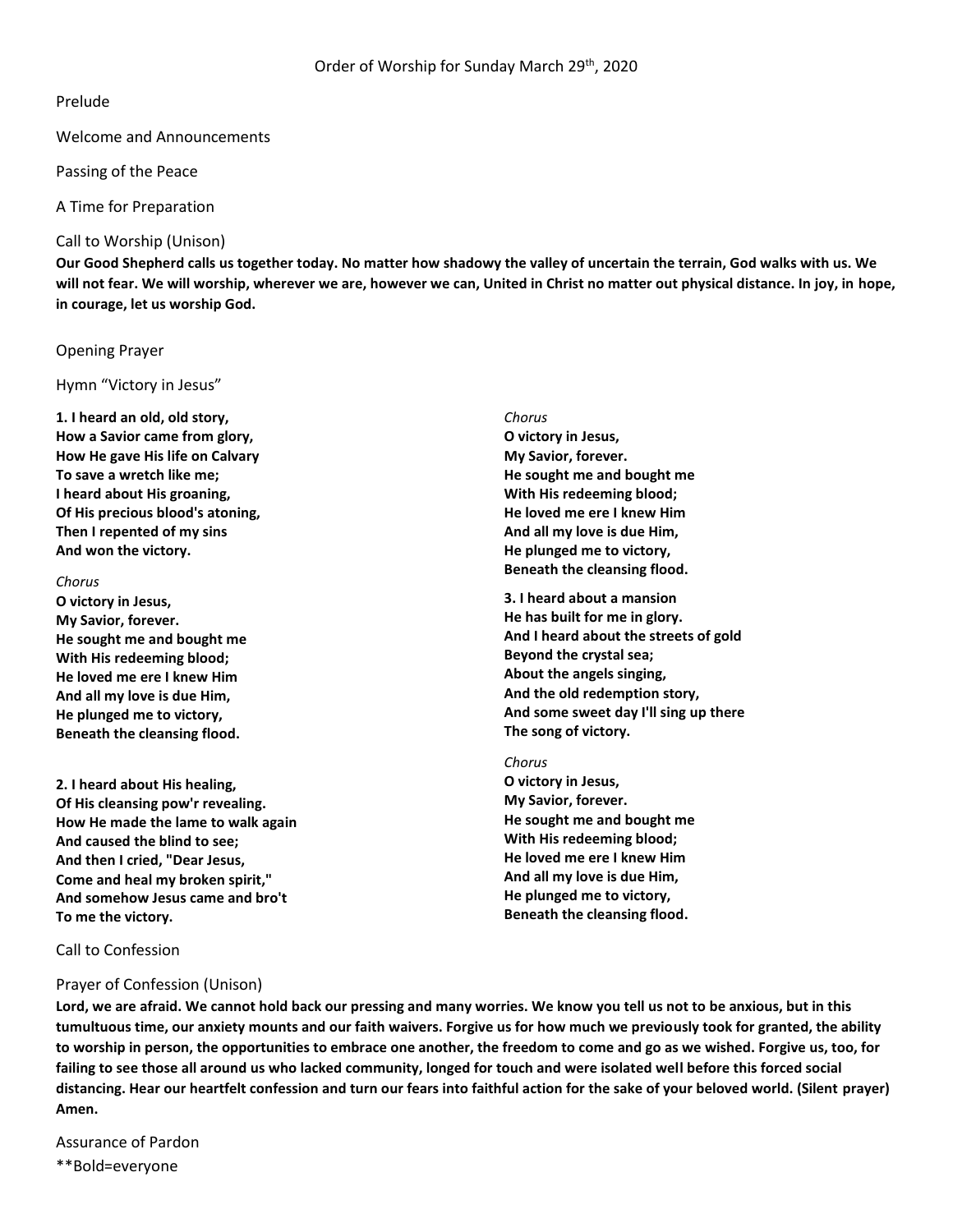Choral Response "Seek Ye First" **Seek ye first the kingdom of God And His righteousness; And all these things shall be added unto you. Hallelu, Hallelujah!**

Prayers of the People

Anthem "His Eye Is On The Sparrow"

Scripture Luke 12:22-31

Sermon "Freedom from Worry"

# Affirmation of Faith (The Apostle's Creed)

**Ask, and it shall be given unto you; Seek, and you shall find. Knock, and it shall be opened unto you. Hallelu, Hallelujah!**

**I believe in God, the Father Almighty, the Creator of heaven and earth, And in Jesus Christ, His only Son, our Lord, who was conceived of the Holy Spirit, born of the Virgin Mary, suffered under Pontius Pilate, was crucified, died, and was buried. He descended into hell. The third day He arose again from the dead. He ascended into heaven and sitteth at the right hand of God the Father Almighty, from whence He shall come to judge the living and the dead. I believe in the Holy Spirit, the holy catholic church, the communion of saints, the forgiveness of sins, the resurrection of the body, and life everlasting. Amen.**

#### Hymn "God will Take Care of You"

**1. Be not dismayed whate'er betide, God will take care of you; Beneath his wings of love abide, God will take care of you.**

Refrain**: God will take care of you, Through ev'ry day, O'er all the way; He will take care of you, God will take care of you.**

**2. Through days of toil when heart does fail, God will take care of you; When dangers fierce your path assail, God will take care of you.** 

#### Refrain:

**God will take care of you, Through ev'ry day, O'er all the way; He will take care of you, God will take care of you.**

Presentation of Tithes and Offerings

## Doxology

**Praise God from whom all blessings flow; Praise him, all creatures here below; Praise him Above Ye Heavenly Host; Praise Father, Son and Holy Ghost. Amen.**

Prayer of Dedication

**3. All you may need he will provide, God will take care of you; Nothing you ask will be denied, God will take care of you.** 

Refrain: **God will take care of you, Through ev'ry day, O'er all the way; He will take care of you, God will take care of you.**

**4. No matter what may be the test, God will take care of you; Lean, weary one, upon his breast, God will take care of you.** 

Refrain: **God will take care of you, Through ev'ry day, O'er all the way; He will take care of you, God will take care of you.**